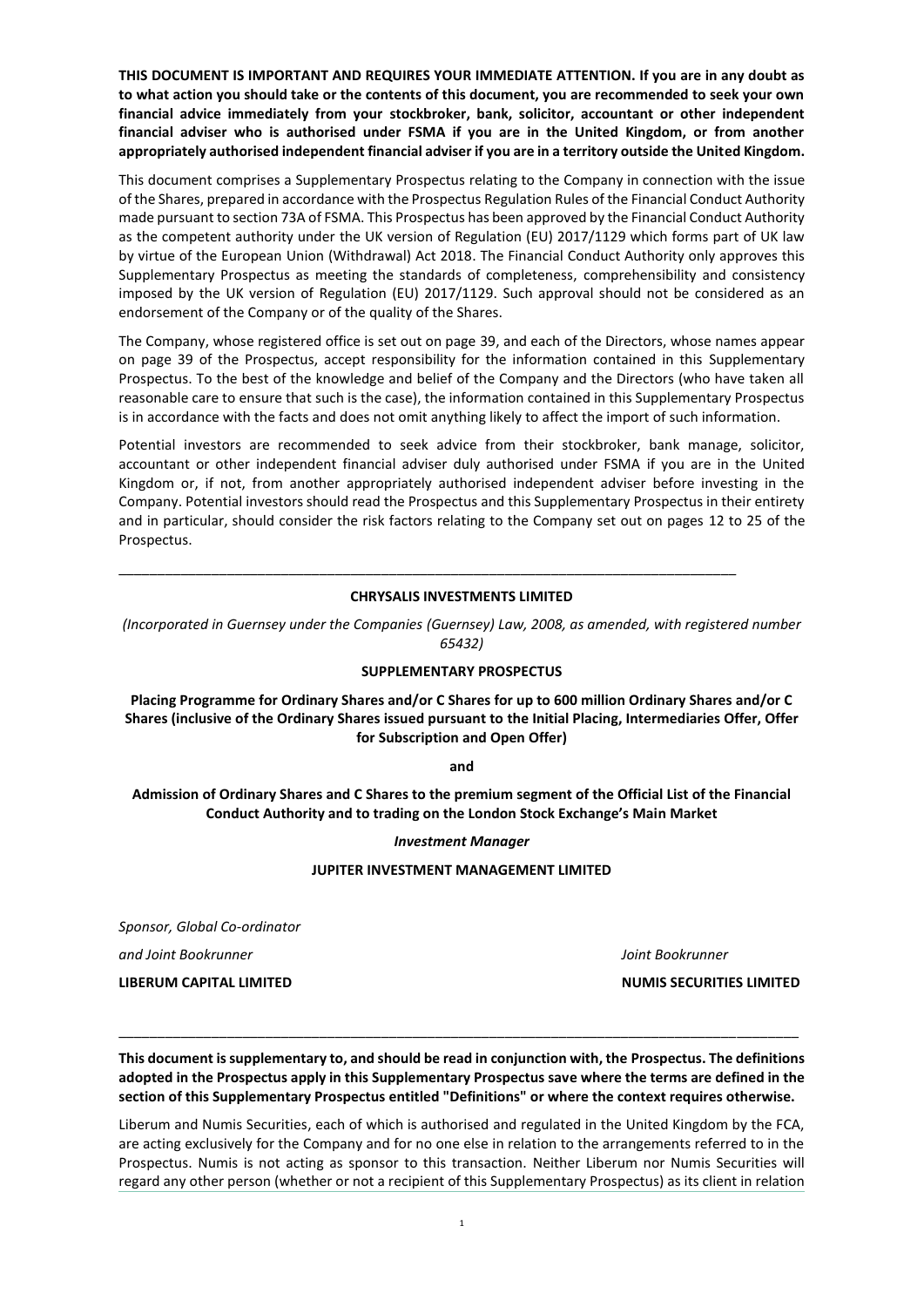to the arrangements referred to in this Supplementary Prospectus and will not be responsible to anyone other than the Company for providing the protections afforded to its clients or for providing any advice in relation to the contents of this Supplementary Prospectus or any transaction or arrangement referred to herein. No representation or warranty, express or implied, is made by Liberum or Numis Securities as to the accuracy, completeness or verification of the information set forth in this document, and nothing contained in this document is, or shall be relied upon as a promise or representation in this respect, whether as to the past or future. Neither Liberum nor Numis Securities assumes any responsibility for its accuracy, completeness or verification and accordingly disclaims, to the fullest extent permitted by applicable law, any and all liability whether arising in tort, contract or otherwise which it might otherwise be found to have in respect of this Supplementary Prospectus or any such statement. Notwithstanding the foregoing, nothing referred to herein seeks to limit or exclude Liberum's or Numis' responsibilities and liabilities which may arise under FSMA or the regulatory regime established thereunder.

This Supplementary Prospectus does not constitute an offer to sell, or a solicitation of an offer to acquire or subscribe securities in the United States or in any jurisdiction where such an offer or solicitation is unlawful or would impose any unfulfilled registration, qualification, publication or approval requirements on the Company, the Investment Adviser, Liberum or Numis Securities Limited.

The Shares have not been, and will not be, registered under the Securities Act, or under the securities laws or with any securities regulatory authority of any state or other jurisdiction of the United States. Accordingly, the Shares may not be offered or sold within the United States or to, or for the account or benefit of US persons (as defined in Regulation S), except pursuant to an exemption from or in a transaction not subject to, the registration requirements of the Securities Act. The Shares are being offered and sold (i) outside the United States to non-US-persons in reliance on Regulation S and (ii) within the United States only to persons reasonably believed to be QIBs, that are also QPs, and who deliver to the Company and Liberum or Numis Securities (as applicable) a signed Investor Representation Letter. The Company has not been, and will not be, registered under the Investment Company Act, and investors will not be entitled to the benefit of that Act. No offer, purchase, sale or transfer of the Shares may be made except under circumstances which will not result in the Company being required to register as an investment company under the Investment Company Act.

**The Shares have not been approved or disapproved by the US Securities and Exchange Commission, any State securities commission in the United States or any other US regulatory authority, nor have any of the foregoing authorities passed upon or endorsed the merits of the offering of Shares or the accuracy or adequacy of this Prospectus. Any representation to the contrary is a criminal offence in the United States.**

**This document does not constitute a prospectus for the purposes of any offer of shares in any EEA Member State and has not been approved by a competent authority in any EEA Member State for the purposes of the EU Prospectus Regulation. Accordingly, the Shares may only be offered to persons in any EEA Member State who are "qualified investors" within the meaning of EU Prospectus Regulation or in other circumstances in which a prospectus is not required by the EU Prospectus Regulation and, in any event, subject to compliance with the requirements of the AIFMD as implemented in that EEA Member State.**

This Supplementary Prospectus is dated 18 February 2022.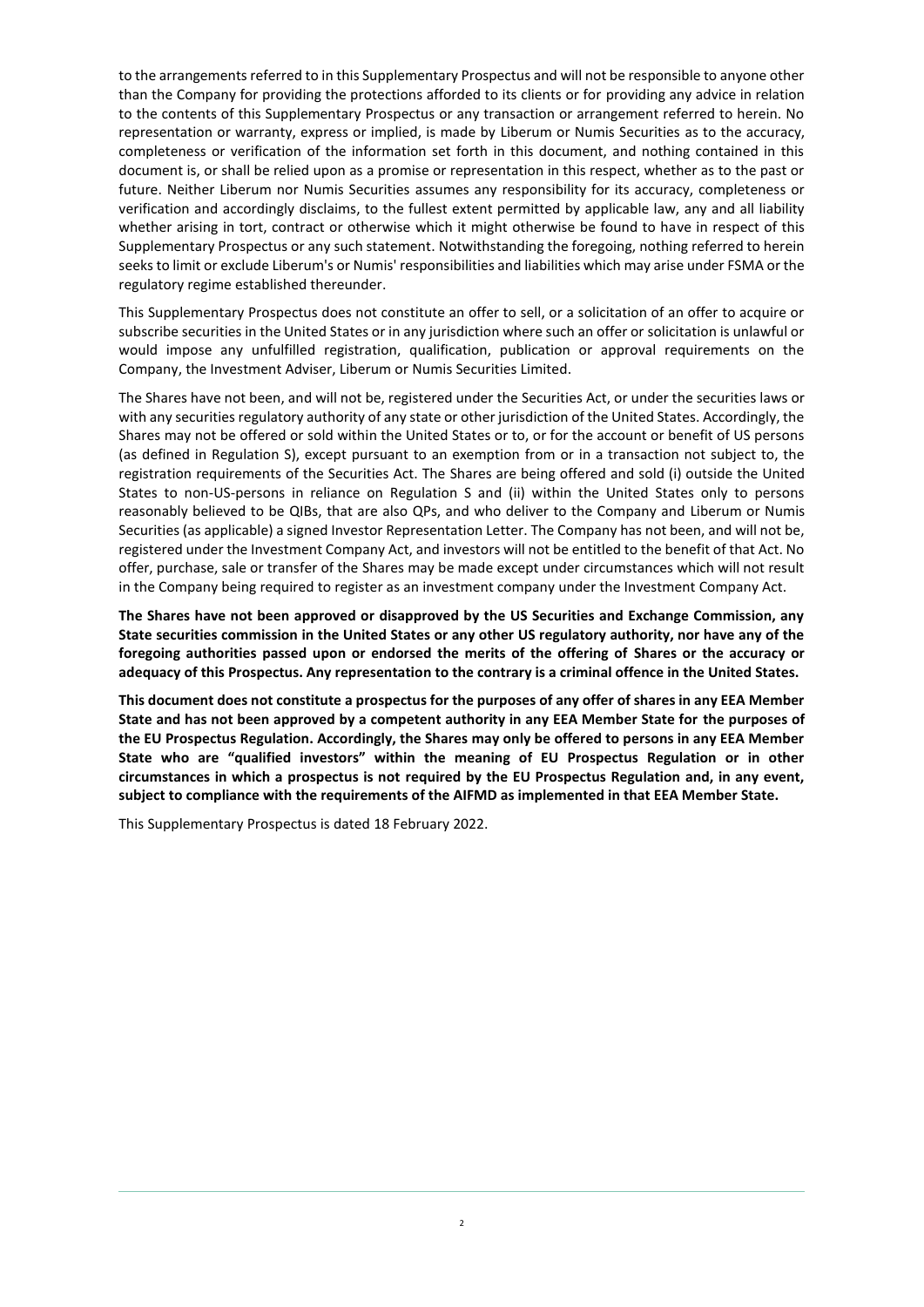## **INTRODUCTION**

The publication of this Supplementary Prospectus is a regulatory requirement under the Prospectus Regulation Rules 3.4.1 and 3.4.2 and section 87G of FSMA and is being published to note a significant new factor relating to the information included in the Prospectus.

On 25 January 2022, the Company published its Annual Report which constitutes a significant new factor relating to financial information contained in the Prospectus.

A copy of the Annual Report has been filed with the Financial Conduct Authority.

This Supplementary Prospectus is also being published to update the Prospectus summary to include key historic financial information contained within the Annual Report.

This document contains further details of this significant new factor and is supplemental to, and should be read in conjunction with, the Prospectus.

### **SUPPLEMENT TO THE SUMMARY**

As a result of the publication of the Company's Annual Report, the summary document which forms part of the Prospectus is hereby supplemented as follows:

1. Table 1: "Statement of Comprehensive Income" in "What is the key financial information regarding the issuer?" section B(2) is updated with the information contained in the Annual Report, as follows:

|                                                                               | For the period from 1<br>October 2020 to 30<br>September 2021 (audited) | For the period from 1<br>2019<br><b>October</b><br>to<br>30<br>September 2020 (audited) |
|-------------------------------------------------------------------------------|-------------------------------------------------------------------------|-----------------------------------------------------------------------------------------|
| Net gains on investments held at fair value<br>through profit or loss (£'000) | 568,419                                                                 | 197,426                                                                                 |
| Net gains/(losses) on currency movements (£'000)                              | 268                                                                     | (985)                                                                                   |
| Net investment gains (£'000)                                                  | 568,687                                                                 | 196,441                                                                                 |
| Interest income (£'000)                                                       | 851                                                                     | 560                                                                                     |
| Total income (£'000)                                                          | 851                                                                     | 560                                                                                     |
| Investment management and performance fees<br>(E'000)                         | (117, 230)                                                              | (34, 692)                                                                               |
| Other expenses (£'000)                                                        | (3, 762)                                                                | (1,897)                                                                                 |
| (Losses)/gains before finance costs and taxation<br>(E'000)                   | 448,546                                                                 | 160,412                                                                                 |
| Finance costs (£'000)                                                         | (238)                                                                   |                                                                                         |
| (Losses)/gains before taxation (£'000)                                        | 448,308                                                                 | 160,412                                                                                 |
| Withholding tax expense (£'000)                                               |                                                                         |                                                                                         |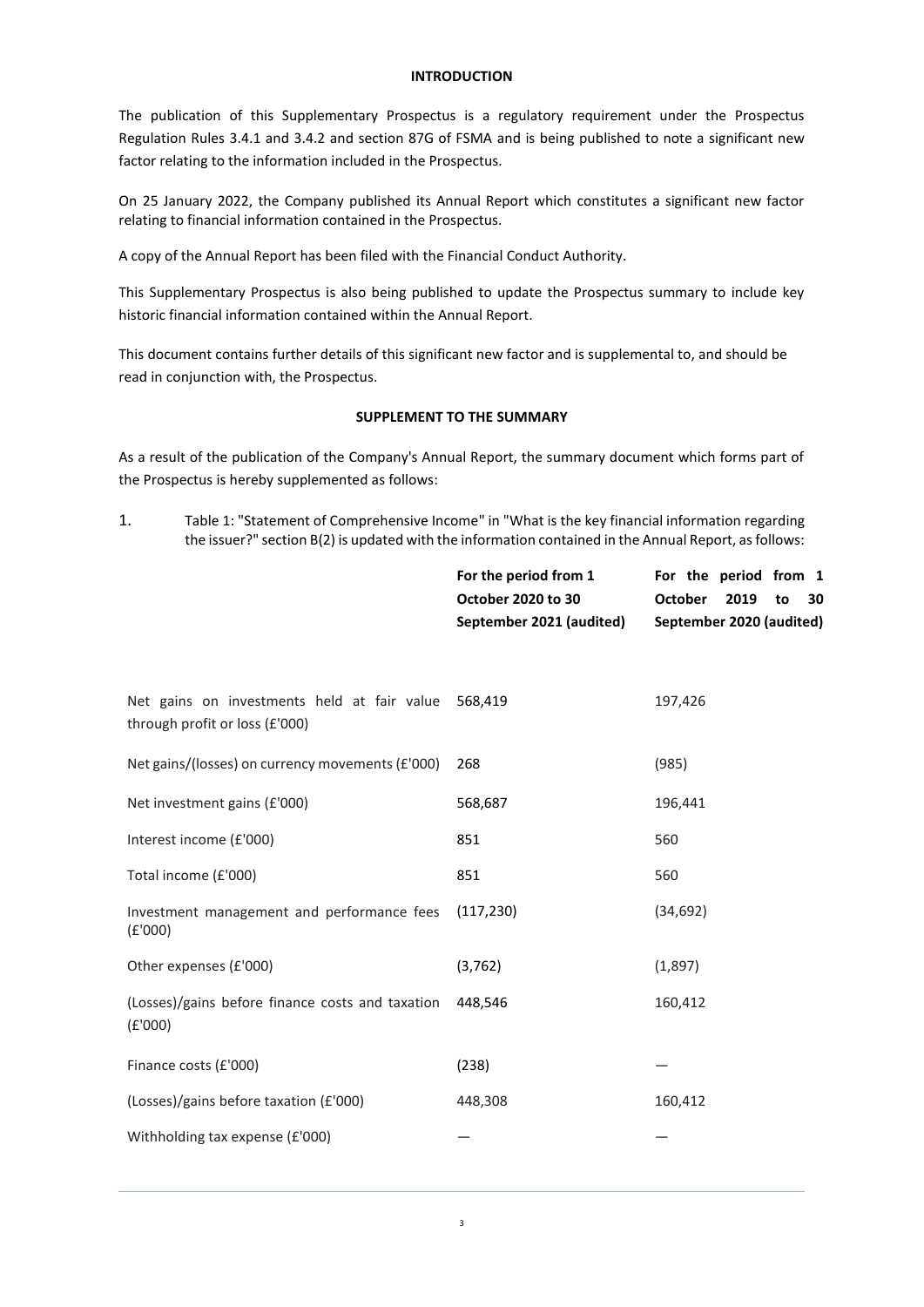| Total gains and comprehensive income for the 448,308<br>year/period (£'000) |       | 160.412 |
|-----------------------------------------------------------------------------|-------|---------|
| (Loss)/gain per Ordinary Share (pence)                                      | 94.76 | 47.63   |

2. Table 2: "Statement of Financial Position" in "What is the key financial information regarding the issuer?" section B(2) is updated with the information contained in the Annual Report, as follows:

|                                                          | 30 September 2021 (£'000)<br>(audited) | 30<br>September<br>2020<br>(£'000) (audited) |
|----------------------------------------------------------|----------------------------------------|----------------------------------------------|
| Non-current assets                                       |                                        |                                              |
| Investments held at fair value through profit or<br>loss | 1,460,198                              | 606,287                                      |
| Current assets                                           |                                        |                                              |
| Cash and cash equivalents                                | 49,794                                 | 15,559                                       |
| Other receivables                                        | 427                                    | 267                                          |
| <b>Total assets</b>                                      | 1,510,419                              | 622,113                                      |
| <b>Current liabilities</b>                               |                                        |                                              |
| Performance fee payable                                  | (112,077)                              | (32, 710)                                    |
| Management fee payable                                   | (3, 333)                               | (631)                                        |
| Unsettled trades                                         |                                        | (46, 440)                                    |
| Loan payable                                             | (15,000)                               |                                              |
| Other payables                                           | (1,075)                                | (289)                                        |
| <b>Total liabilities</b>                                 | (131, 485)                             | (80,070)                                     |
| Net assets                                               | 1,378,934                              | 542,043                                      |
| Equity                                                   |                                        |                                              |
| Share capital                                            | 758,950                                | 370,367                                      |
| Capital reserve                                          | 633,420                                | 176,810                                      |
| Revenue reserve                                          | (13, 436)                              | (5, 134)                                     |
| <b>Total equity</b>                                      | 1,378,934                              | 542,043                                      |
| Net asset value per Ordinary Share (pence)               | 251.96                                 | 160.97                                       |
| Number of Ordinary Shares in issue                       | 547,273,076                            | 336,742,424                                  |

3. Table 3: " Statement of Cash Flows" in "What is the key financial information regarding the issuer?" section B(2) is updated with the information contained in the Annual Report, as follows: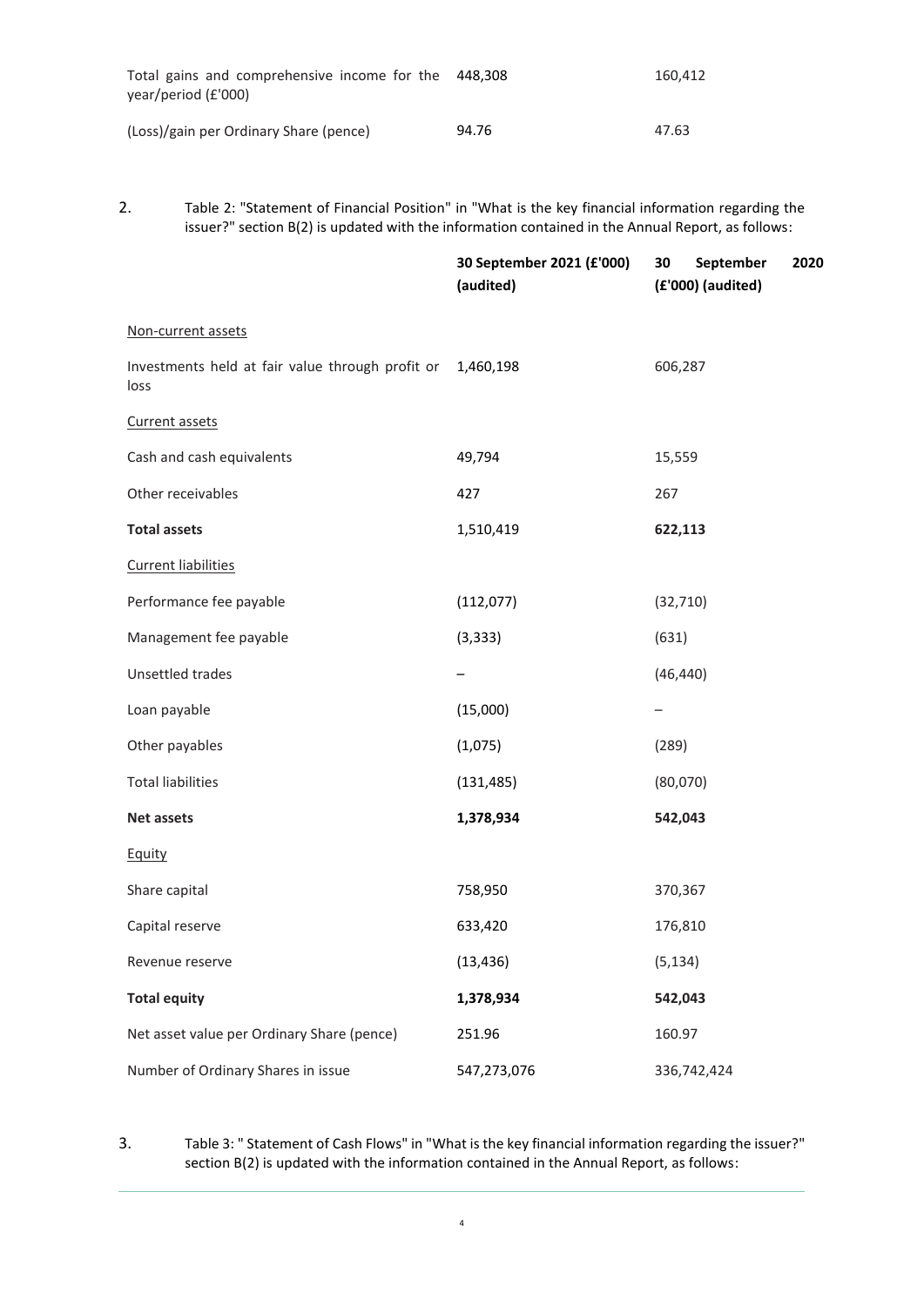|                                                              | For the period from 1<br>October 2020 to 30<br>September 2021 (£'000)<br>(audited) | For the period from 1<br><b>October</b><br>2019<br>30<br>to<br>September 2020 (£'000)<br>(audited) |
|--------------------------------------------------------------|------------------------------------------------------------------------------------|----------------------------------------------------------------------------------------------------|
| Cash flows from operating activities                         |                                                                                    |                                                                                                    |
| Interest paid                                                | (238)                                                                              |                                                                                                    |
| Other expense payments                                       | (37, 987)                                                                          | (5, 286)                                                                                           |
| Interest income                                              | 851                                                                                | 560                                                                                                |
| Purchase of investments                                      | (426, 639)                                                                         | (212, 013)                                                                                         |
| Sale of investments                                          | 94,707                                                                             | 19,632                                                                                             |
| Net gains/(losses) on currency movements                     | 268                                                                                | (985)                                                                                              |
| Net cash outflow from operating activities                   | (369, 038)                                                                         | (198,092)                                                                                          |
| Cash flows from financing activities                         |                                                                                    |                                                                                                    |
| Issue of ordinary shares                                     | 395,000                                                                            |                                                                                                    |
| Share issue costs                                            | (6, 417)                                                                           |                                                                                                    |
| Proceeds of loan payable                                     | 15,000                                                                             |                                                                                                    |
| Net cash flow from financing activities                      | 403,583                                                                            |                                                                                                    |
| Net increase/(decrease) in cash and cash<br>equivalents      | 34,545                                                                             | (198,092)                                                                                          |
| Net (loss)/gains on cash currency movements                  | (310)                                                                              | 986                                                                                                |
| Cash and cash equivalents at beginning of the<br>year/period | 15,559                                                                             | 212,665                                                                                            |
| Cash and cash equivalents at end of year                     | 49,794                                                                             | 15,559                                                                                             |
| Cash and cash equivalents comprise of the<br>following:      |                                                                                    |                                                                                                    |
| Cash at bank                                                 | 49,794                                                                             | 15,559                                                                                             |
|                                                              | 49,794                                                                             | 15,559                                                                                             |

Neither pro forma financial information nor any qualified audit report has been included in this Supplementary Prospectus.

4. Table 4: "Performance" in "What is the key financial information regarding the issuer?" section B(2) is updated with the information contained in the Annual Report, as follows:

## **As at 30 September 2020 (audited)**

| <b>Share Class</b>     | Total NAV (£'000) | No. of shares in issue | NAV/share (p) |
|------------------------|-------------------|------------------------|---------------|
| <b>Ordinary Shares</b> | 542.043           | 336.742.424            | 160.97        |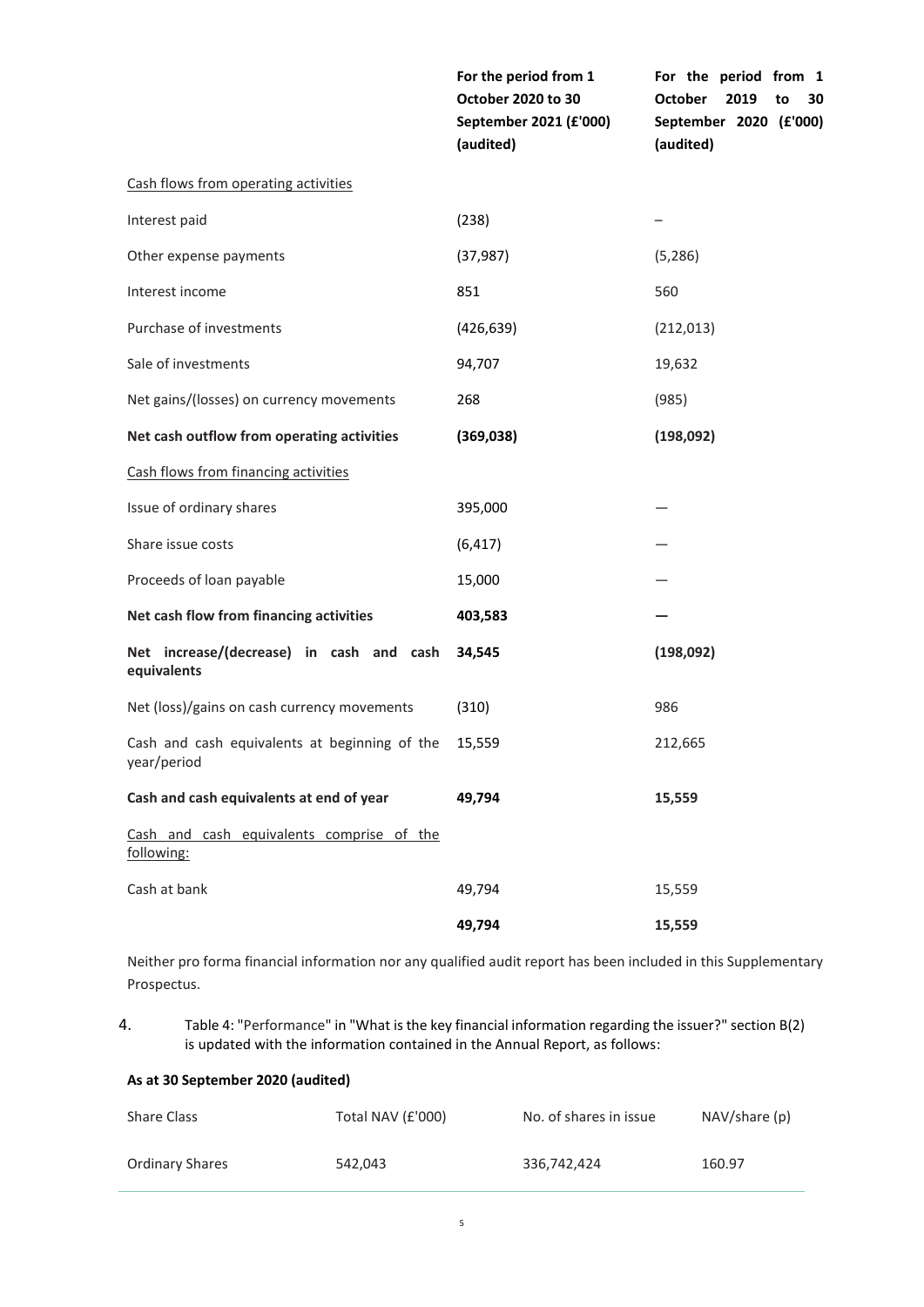### **As at 30 September 2021 (audited)**

| <b>Share Class</b> | Total NAV (£'000) | No. of shares in issue | NAV/share(p) |
|--------------------|-------------------|------------------------|--------------|
| Ordinary Shares    | 1,378,934         | 547,273,076            | 251.96       |

### **FINANCIAL INFORMATION**

## *Audited financial statements for the year ended 30 September 2021*

The Annual Report was prepared in accordance with IFRS, the requirements of the Companies Act applicable to companies reporting under IFRS and the Listing Rules.

The Annual Report was audited by the Auditors whose report was unqualified and did not contain any statements under sub-sections 498(2) and 298(3) of the Companies Act or any reference to any matters required pursuant to sub-section 495(4)(b) of the sub-Companies Act.

Selected financial information set out in paragraph (b) below from the Annual Report is incorporated by reference into, and forms part of, this document and the Prospectus. Information in the Annual Report that is not incorporated by reference is either not relevant to investors or covered elsewhere in this document.

## *(a) Selected financial information*

Key figures that summarise the Company's financial condition in respect of the year ended 30 September 2021 which have been extracted without material adjustment from the Annual Report are set out in the table below:

 $2021$ 

|                                                       | ZUZI<br>£'000 |
|-------------------------------------------------------|---------------|
| <b>ASSETS</b>                                         |               |
| <b>Non-current assets</b>                             |               |
| Investments held at fair value through profit or loss | 1,460,198     |
| <b>Current assets</b>                                 |               |
| Cash and cash equivalents                             | 49,794        |
| Other receivables                                     | 427           |
| <b>Total current assets</b>                           | 50,221        |
| <b>TOTAL ASSETS</b>                                   | 1,510,419     |
|                                                       |               |
| <b>Current liabilities</b>                            |               |
| Performance fee payable                               | (112,077)     |
| Management fee payable                                | (3, 333)      |
| Unsettled trades                                      |               |
| Loan payable                                          | (15,000)      |
| Other payables                                        | (1,075)       |
| <b>Total liabilities</b>                              | (131, 485)    |
| <b>NET ASSETS</b>                                     | 1,378,934     |
|                                                       |               |
| <b>EQUITY AND LIABILITIES</b>                         |               |
| Share Capital                                         | 758,950       |
| Capital reserve                                       | 633,420       |
| Revenue reserve                                       | (13, 436)     |
| <b>TOTAL SHAREHOLDERS' EQUITY</b>                     | 1,378,934     |
| NAV per Ordinary Share (pence)                        | 251.96        |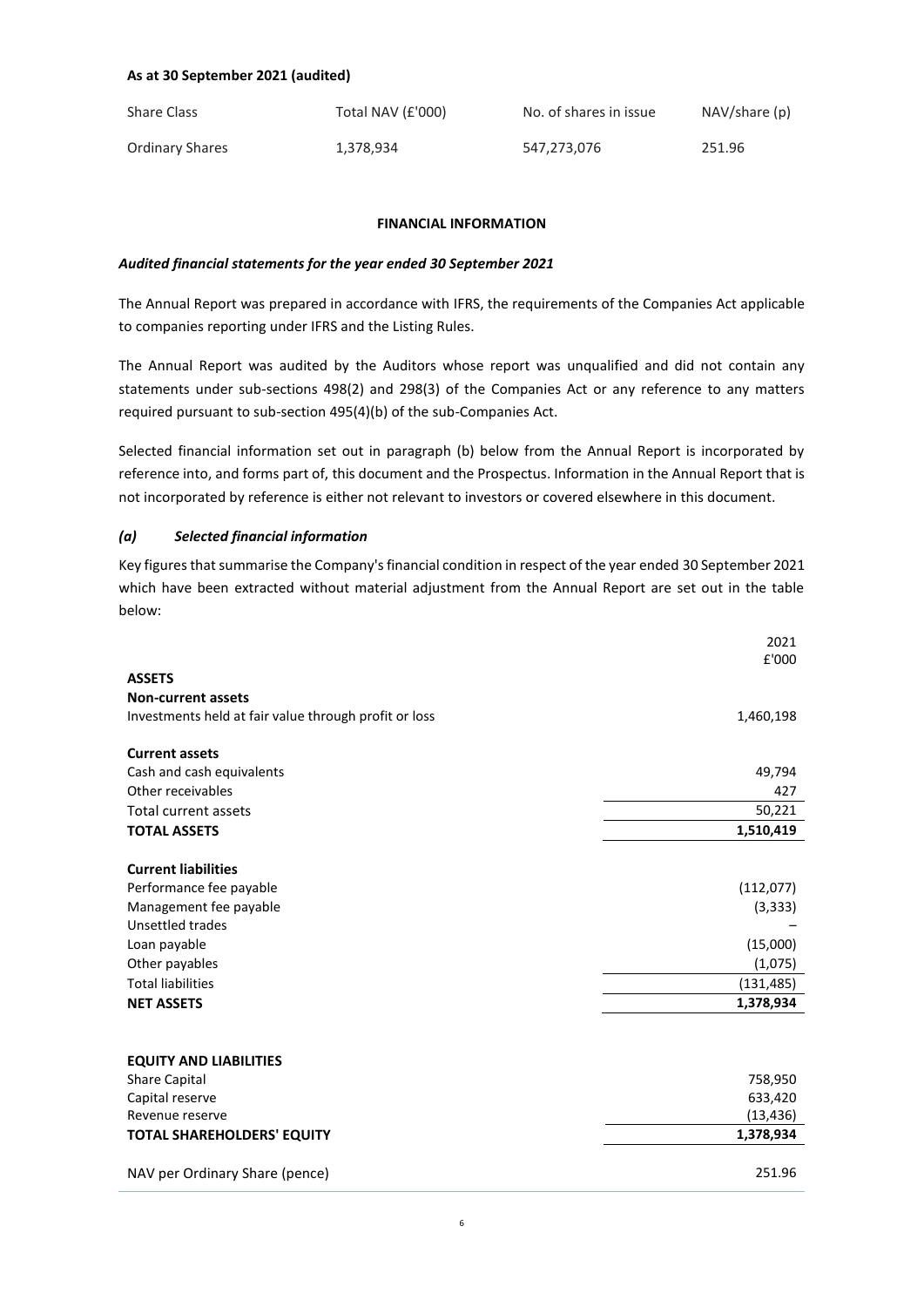### *(b) Information incorporated by reference*

The information set out below and relating to the Company is incorporated by reference and is available online at www.chrysalisinvestments.co.uk/investor-relations/ and www.morningstar.co.uk/uk/nsm and is also available for inspection at the address stated on page 39 of the Prospectus.

| Information incorporated by reference                                  | Page references in<br>the Annual Report |
|------------------------------------------------------------------------|-----------------------------------------|
| Overview and Investment Strategy                                       | $2 - 3$                                 |
| Chairperson's Statement                                                | $4-6$                                   |
| Investment Adviser's Report                                            | $8-49$                                  |
| Group Strategic Report                                                 | $1 - 50$                                |
| Corporate Governance Report                                            | $52 - 56$                               |
| Director's Remuneration Report                                         | 62-63                                   |
| Director's Report                                                      | 65-73                                   |
| Statement of Directors' Responsibilities                               | 73                                      |
| Audit Committee Report                                                 | 74-76                                   |
| Independent Auditor's Report                                           | 78-84                                   |
| Company Statement of Comprehensive Income                              | 86                                      |
| <b>Company Statement of Financial Position</b>                         | 87                                      |
| Company Statement of Changes in Shareholders' Equity                   | 88                                      |
| <b>Company Statement of Cash Flows</b>                                 | 89                                      |
| Notes to the Consolidated Financial Statements                         | 90-116                                  |
| Alternative Investment Fund Managers Directive Disclosures (Unaudited) | 119-120                                 |
| Company Information                                                    | 117                                     |

#### **NO SIGNIFICANT CHANGE**

Save as set out in paragraphs (a) and (b) below, there has been no significant change to the financial or trading position of the Company since 30 September 2021, being the end of the last financial period of the Company for which audited financial information has been published:

- (a) On 13 December 2021 the Company announced that it had raised gross proceeds of £60 million pursuant to the issue of 25,210,084 new Ordinary shares at a price of 238 pence per Ordinary Share; and
- (b) On 29 November 2021, the Company announced that it had entered into an agreement with the Investment Adviser to settle 54 per cent. (£60,522,000) of the performance fee due in respect of the year to 30 September 2021 in Ordinary Shares issued by the Company. The remaining 46 per cent (£51,555,000) of the performance fee amount will be settled in cash. The issue price of the Ordinary Shares was 267p per Ordinary Share (being the closing share price on 30 September 2021).

### **ADDITIONAL INFORMATION**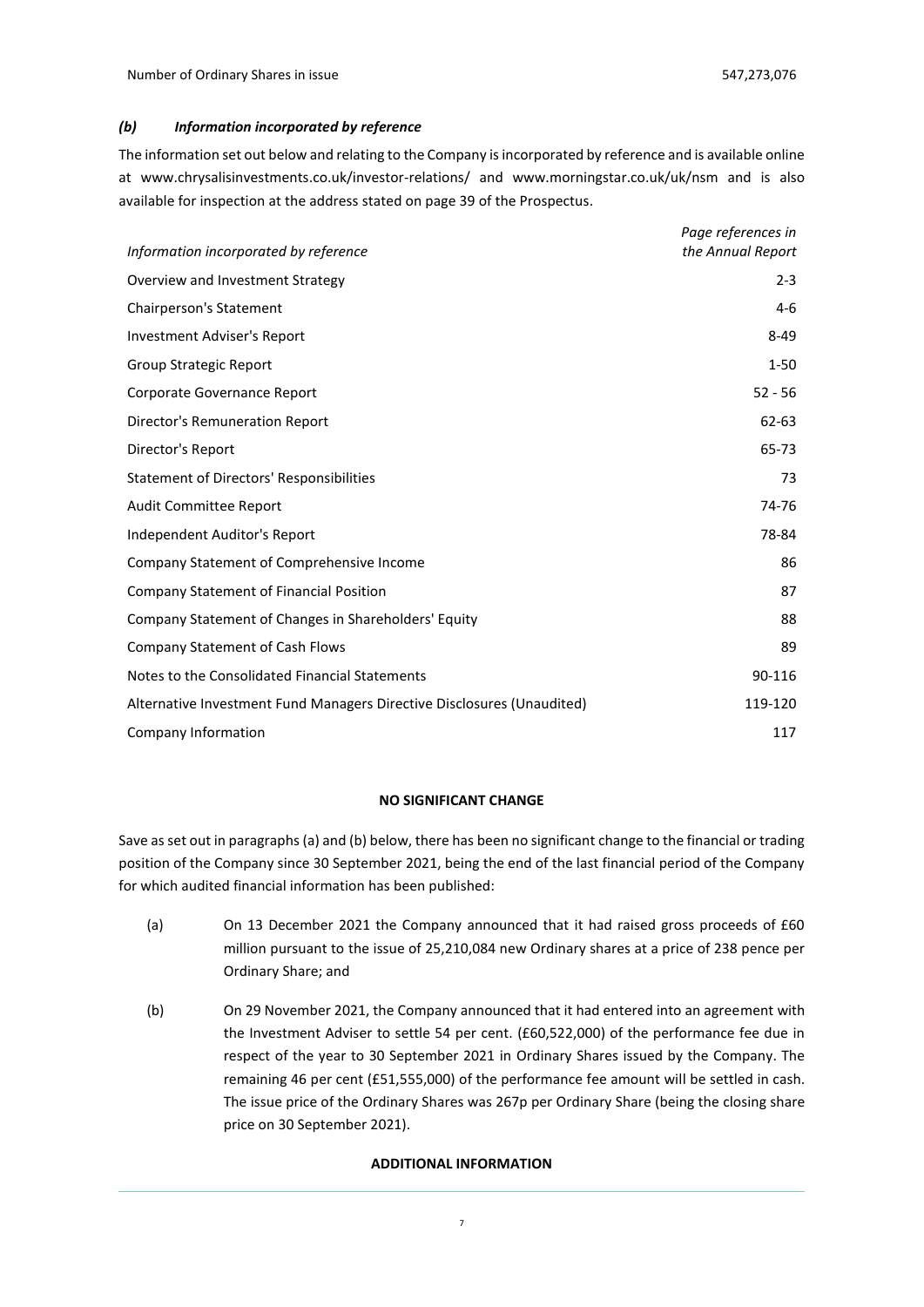# 1. *Withdrawal rights*

In accordance with Prospectus Regulation Rule 3.4.1 and Article 23(2) of the UK Prospectus Regulation, if any investors had agreed before this Supplementary Prospectus is published to purchase or subscribe for Ordinary Shares and/or C Shares, the allotment of which had not become fully unconditional, such investors would have the right, exercisable before the end of the period of two working days beginning with the working day after the date on which this Supplementary Prospectus was published, to withdraw their agreement. The final date by which an investor would be entitled to exercise their right of withdrawal is 22 February 2022, however, there is no offer to the public being made pursuant to the Prospectus which has not, as at the date of this Supplementary Prospectus, become fully unconditional.

# 2. *Documents available for inspection*

Copies of the Prospectus, this Supplementary Prospectus and the Annual Report are available for inspection at the registered office of the Company (3rd Floor, 1 Le Truchot, St Peter Port, Guernsey, GY1 1WD) during normal business hours on any weekday (Saturdays, Sundays and public holidays excepted) up to and including 9 March 2022.

Copies of the Prospectus, Supplementary Prospectus and Annual Report are available for collection, free of charge, from the registered office of the Company. Such documents are also available on the Company's website at www.chrysalisinvestments.co.uk/investor-relations/. Investors should note, however, that contents of the Company's website and the contents of any websites which can be accessed through links on the Company's website, do not form part of either the Prospectus or this Supplementary Prospectus.

# 3. *General*

To the extent that there is any inconsistency between any statement in or incorporated by reference in this document and any other statement in or incorporated by reference in the Prospectus, the statements in or incorporated by reference in this document will prevail.

# 4. *No significant new factor, material mistake or material inaccuracy*

Save as disclosed in this document, no significant new factor, material mistake or material inaccuracy relating to the information included in the Prospectus which may affect the assessment of the Shares has arisen or been noted since the publication of the Prospectus.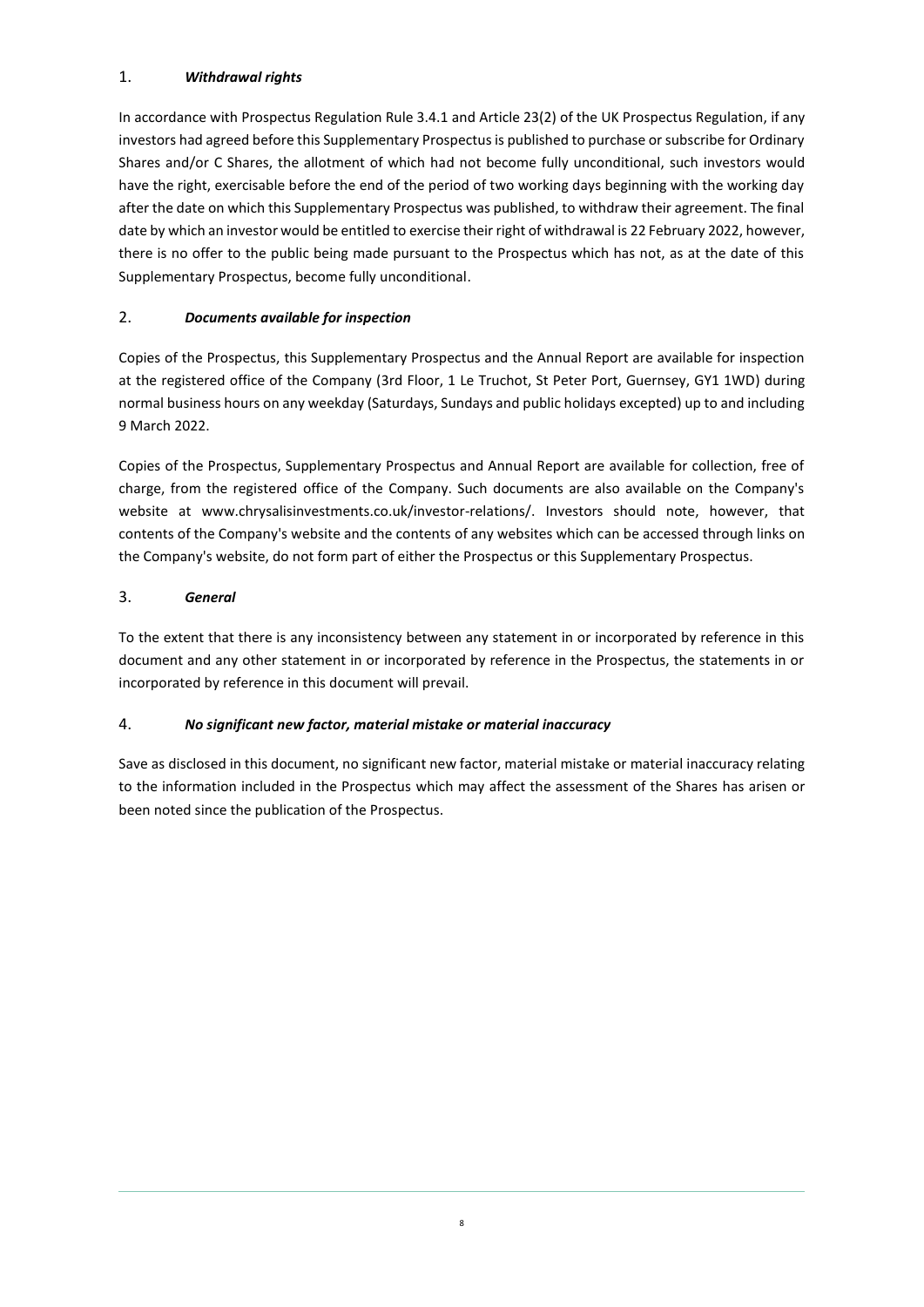## **DEFINITIONS**

Save as set out below, the definitions adopted in the Prospectus apply in this Supplementary Prospectus. The following definitions apply throughout this Supplementary Prospectus, unless the context requires otherwise:

| "Annual Report"                                                  | the audited financial results of the Company for the<br>year ended 30 September 2021.                                                                                                                                                                                            |
|------------------------------------------------------------------|----------------------------------------------------------------------------------------------------------------------------------------------------------------------------------------------------------------------------------------------------------------------------------|
| "Auditors"                                                       | <b>KPMG Channel Islands Limited.</b>                                                                                                                                                                                                                                             |
| "Company"                                                        | Chrysalis Investments Limited.                                                                                                                                                                                                                                                   |
| "EU Prospectus Regulation"                                       | Regulation (EU) 2017/1129 of the European<br>Parliament and of the Council of 14 June 2017 on the<br>prospectus to be published when securities are<br>offered to the public or admitted to trading on a<br>regulated<br>market,<br>and<br>repealing<br>Directive<br>2003/71/EC. |
| "FSMA"                                                           | Financial Services and Markets Act 2000.                                                                                                                                                                                                                                         |
| "IASB"                                                           | the International Accounting Standards Board.                                                                                                                                                                                                                                    |
| "IFRC"                                                           | International<br>the<br>Financial<br>Reporting<br>Interpretations Committee of the IASB.                                                                                                                                                                                         |
| "IFRS"<br>"International Financial Reporting<br>or<br>Standards" | International Financial Reporting Standards, as<br>adopted by the European Union, as amended from<br>time to time.                                                                                                                                                               |
| "Investment Company Act"                                         | US Investment Company Act of 1940, as amended.                                                                                                                                                                                                                                   |
| "Liberum"                                                        | Liberum Capital Limited.                                                                                                                                                                                                                                                         |
| "Numis Securities"                                               | Numis Securities Limited.                                                                                                                                                                                                                                                        |
| "Prospectus"                                                     | the prospectus published by the Company on 10<br>March 2021.                                                                                                                                                                                                                     |
| "QIBs"                                                           | qualified institutional buyers as defined in Rule 144A<br>under the Securities Act.                                                                                                                                                                                              |
| "QPs"                                                            | qualified purchasers as defined in Section 2(a)(51) of<br>the Investment Company Act.                                                                                                                                                                                            |
| "Regulation S"                                                   | Regulation S under the Securities Act.                                                                                                                                                                                                                                           |
| "Securities Act"                                                 | US Securities Act of 1933, as amended.                                                                                                                                                                                                                                           |
| "Supplementary Prospectus"                                       | this document.                                                                                                                                                                                                                                                                   |
| "Shares"                                                         | the Ordinary Shares and the C Shares (as the context<br>may require).                                                                                                                                                                                                            |